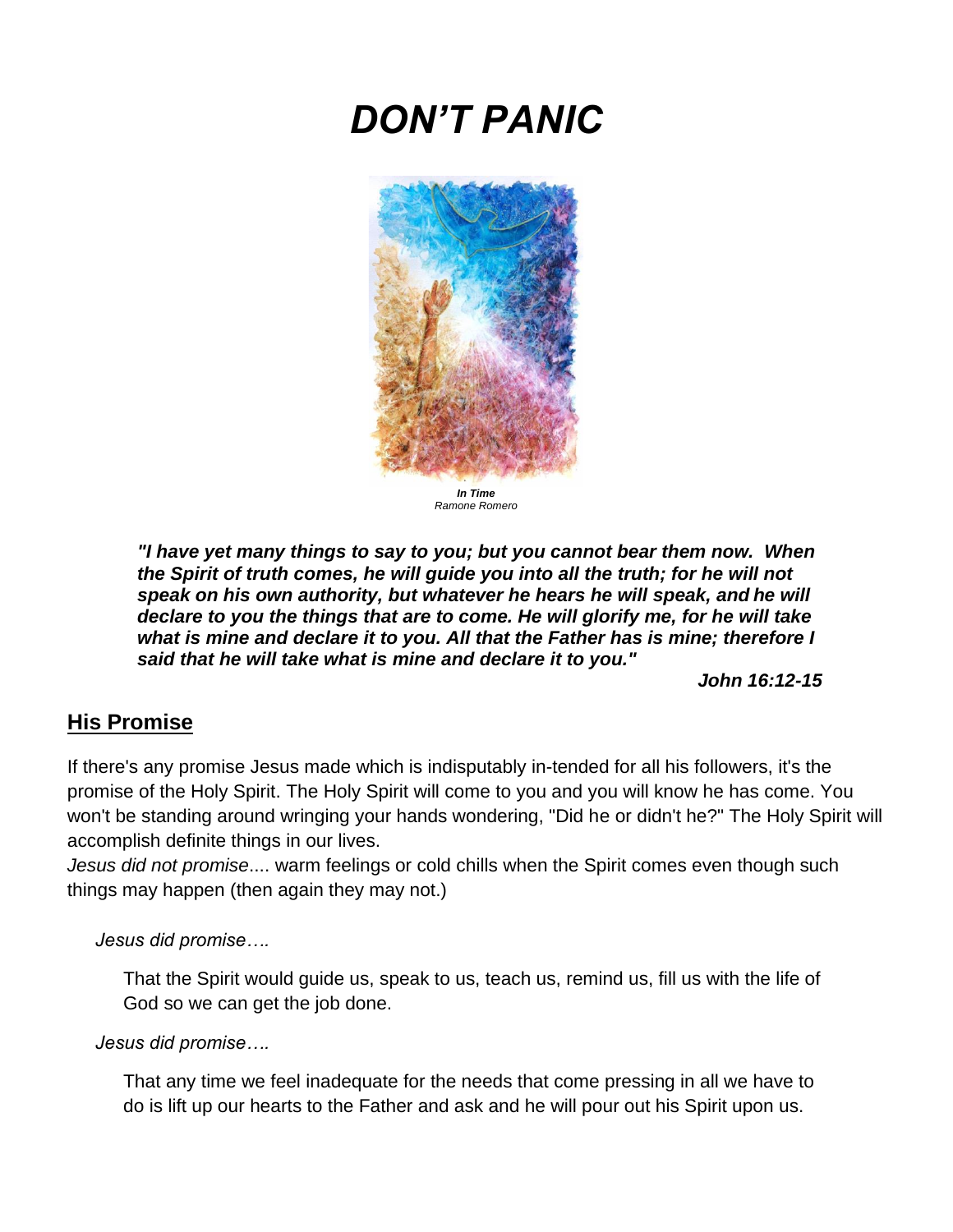And when the Holy Spirit is resting upon us we will have more than enough of God's life to give to those who come to us.

#### *"If you then, who are evil, know how to give good gifts to your children, how much more will the heavenly Father give the Holy Spirit to those who ask him!"*

*Luke 11:13*

#### *Jesus did promise ....*

That he would go right on talking to us from the Father's throne and that the Holy Spirit would make us know clearly what the Lord has to say.

### **"He will take what is mine (my word) and declare it to you."**

To be so led by the Spirit is the normal condition of every child of God.

#### *For all who are led by the Spirit of God are sons of God.*

#### *Romans 8:14*

And when we are so led by the Spirit we work in harmony and unspeakable joy in the midst of our trials.

### **Our Experience**

But while all this was promised to us can we honestly say that this is what we're experiencing?

Many of us are inclined to sigh and shake our heads, "There was a time when I really expected that life to become mine. In fact, I tasted it. But I learned the hard way that it just isn't that simple."

Somewhere along the line our hopes were dashed.

The pattern for some of us was like this: One day our eyes open to the amazing discovery that the Spirit of God has come –is guiding us. We're thrilled to learn that the apostles weren't exagge-rating! They weren't some special breed! This thing is still going on and we're part of it!

We're cruising along in this new Spirit--directed life, enjoying a new attitude, a fresh vision of Jesus, until one day a particularly strong challenge comes our way. We cry out for guidance but nothing seems to happen. We wait and wait for an answer. Nothing. There's a knock on the door, a man hands us a book and says, "Read this," and disappears. We sit down and read. "Why, this speaks exactly to my need! This must be the answer to my prayer!" In the book we are told to get up and do something daring for a change. "Look at Hudson Taylor! C.T. Studd! Corrie Ten Boom! Elizabeth Elliot!" And now some act of daring comes into mind. But even as we consider it the light seems to dim. "Never mind," says a voice, "This is the path, take it!" So we do. Before long we're sitting on the floor of an abandoned quarry, surrounded by snakes, howling wolves, confusion, and despair.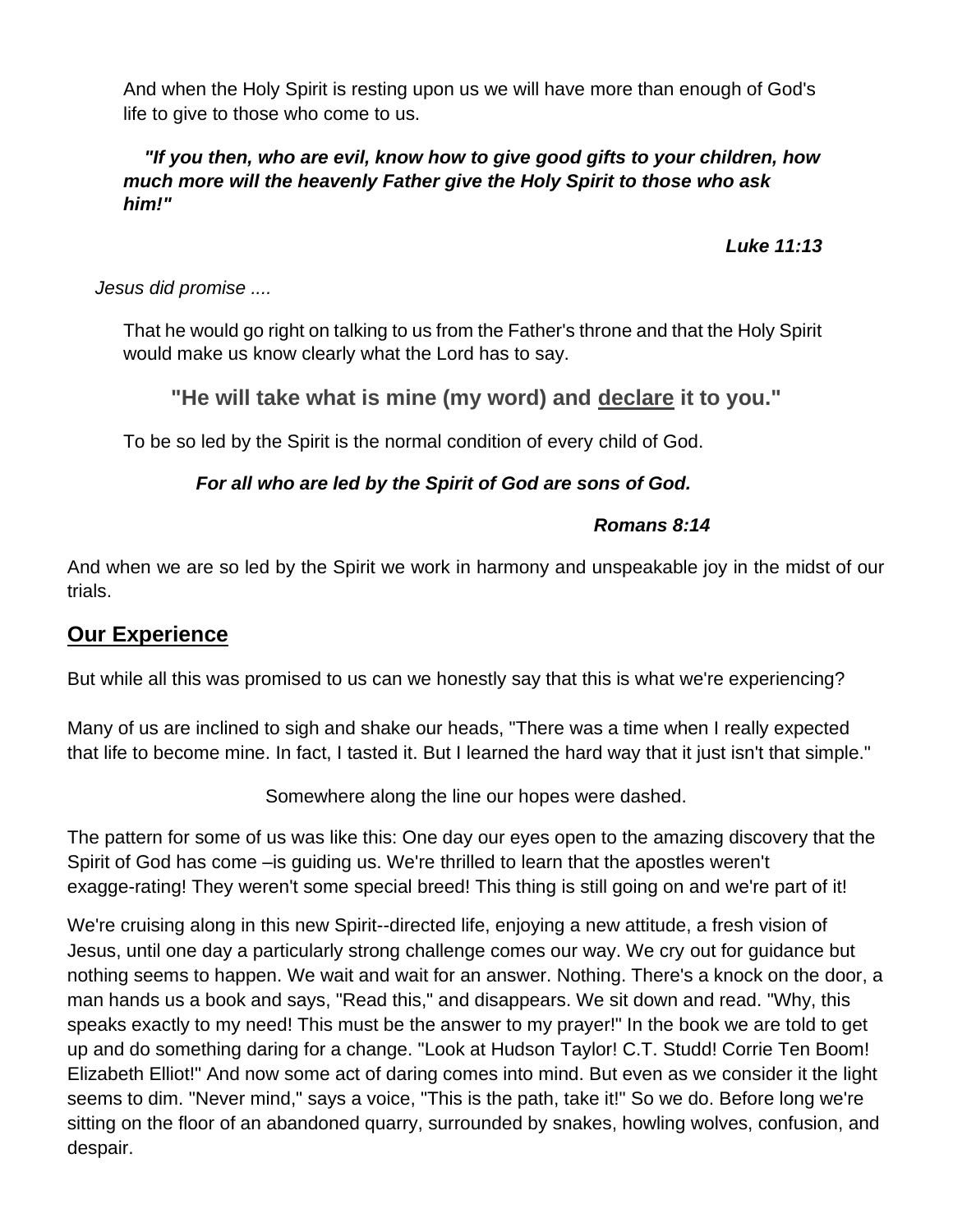"God knows I wanted to be led by the Spirit. God knows I was sincere. Then how did I end up in a place like this? Is this what happens to people who desire to be led by the Spirit?

Jesus pro-mised that the Spirit would guide me into all truth, truth that would set me free. Yet here I sit paralyzed by confusion – undone!"



## **But did God let me down?**

Does the fact that I'm sitting at the bottom of this quarry, mired in error, mean that the Spirit failed to guide me? Not at all. The erroneous paths we take, the false ex-periences we have, these excursions into the weird, occur not because we're overly zealous for God, as we suppose, but because we doubt God and start jumping at straws.

**If Jesus says the Spirit will guide us** 

### **then we can be sure that the Spirit will guide us.**

But when the guidance doesn't come as soon as we think it should, or in the way we think it should, when the light isn't as bright as we think it should be, or the interval of silence seems unbearable.….

## **we panic – we doubt.**

We take our eyes off Jesus and open ourselves to whatever lying spirit happens to be drifting through town. So when there's a knock on the door and this stranger gives us a book and commands us to read it we think it's an angel. We're in such a hurry for guidance *we fail to perceive where it's coming from*.

# **Experience the Promise**

If you ask your Father for bread he won't give you a stone. And if you ask him for fish he won't give you a scorpion.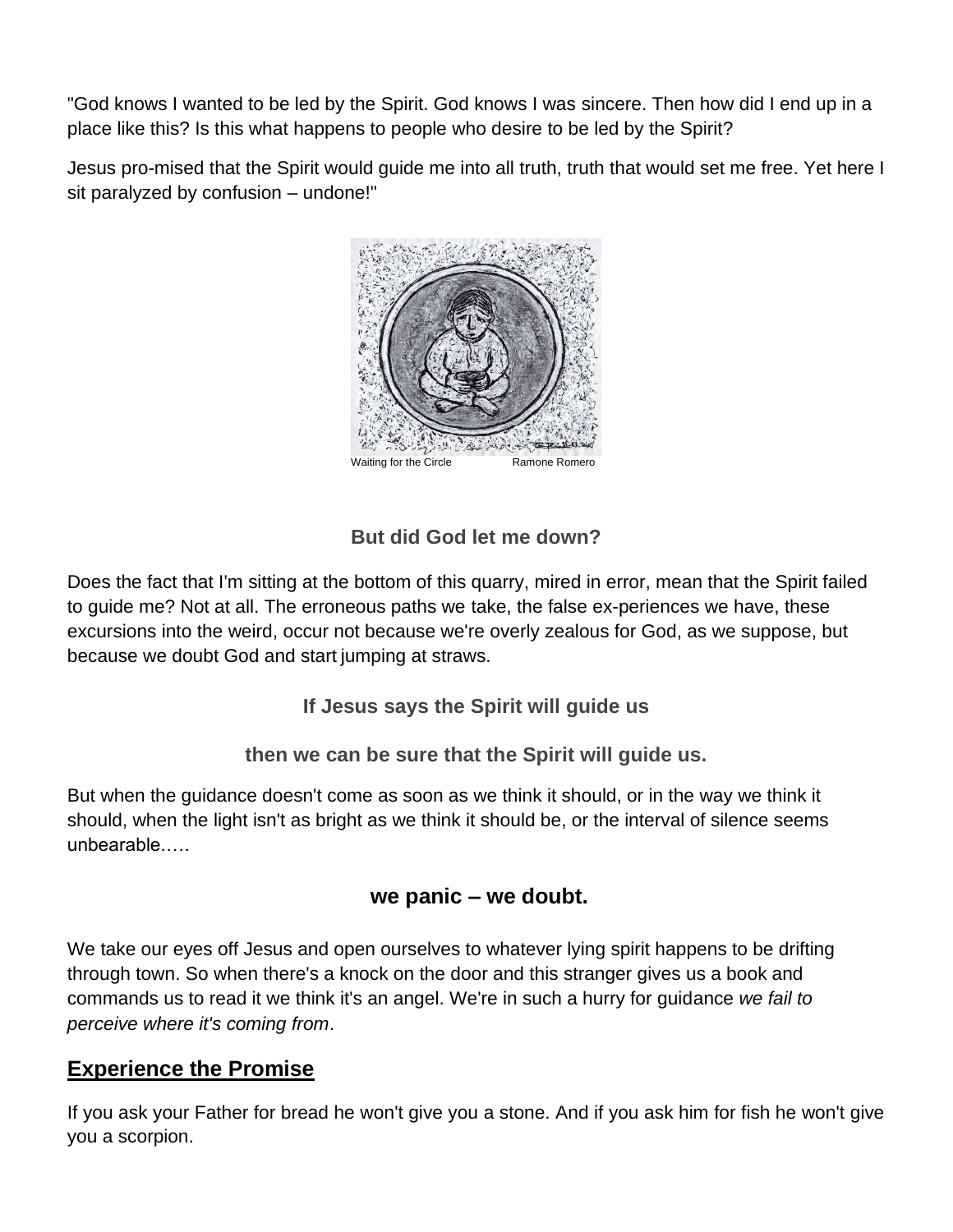But if you turn your heart to the side in unbelief...

... if you get tired of giving God thanks for his goodness to you,

...then when someone comes to the door with a stone and calls it bread you may be foolish enough to bite into it.

*"When the Spirit of Truth comes, he will guide you into all the truth, for he will not speak on his own authority, but whatever he hears he will speak, and he*  will declare to you the things that are to come. He will glorify me, for he will *take what is mine and declare it to you. All that the Father has is mine; there-fore I said that he will take what is mine and declare it to you."*

That's a promise to each of us even as he gave it to the eleven in the upper room.

Just as surely as Jesus feeds us with the body and blood….

He gives us the Spirit of Truth to guide us into all truth, to lead us into the very heart of God.

The Holy Spirit comes to us today to do in our lives all the things Jesus promised he would do….

if we will trust him,

if we will let not our hearts be troubled nor let them be afraid.

# **Believe that the Holy Spirit will guide you.**

## **Don't panic and try to force the situation.**

If there's a time of silence, let there be silence.

Don't corrupt God's silence with your own talk and speculation.

If it thunders let it thunder. Don't im-mediately try to decode it into a divine message.

If someone knocks on your door and breathlessly urges you to hurry into the. desert for a rendezvous with the Lord, *don't go!* 

When the Spirit is ready to move you one step beyond the place where you now are you'll know.

**Mean-while, live in God's mercy right where you are with your heart fixed on the Lord.**



**The Spirit Knows Home** Ramone Romero